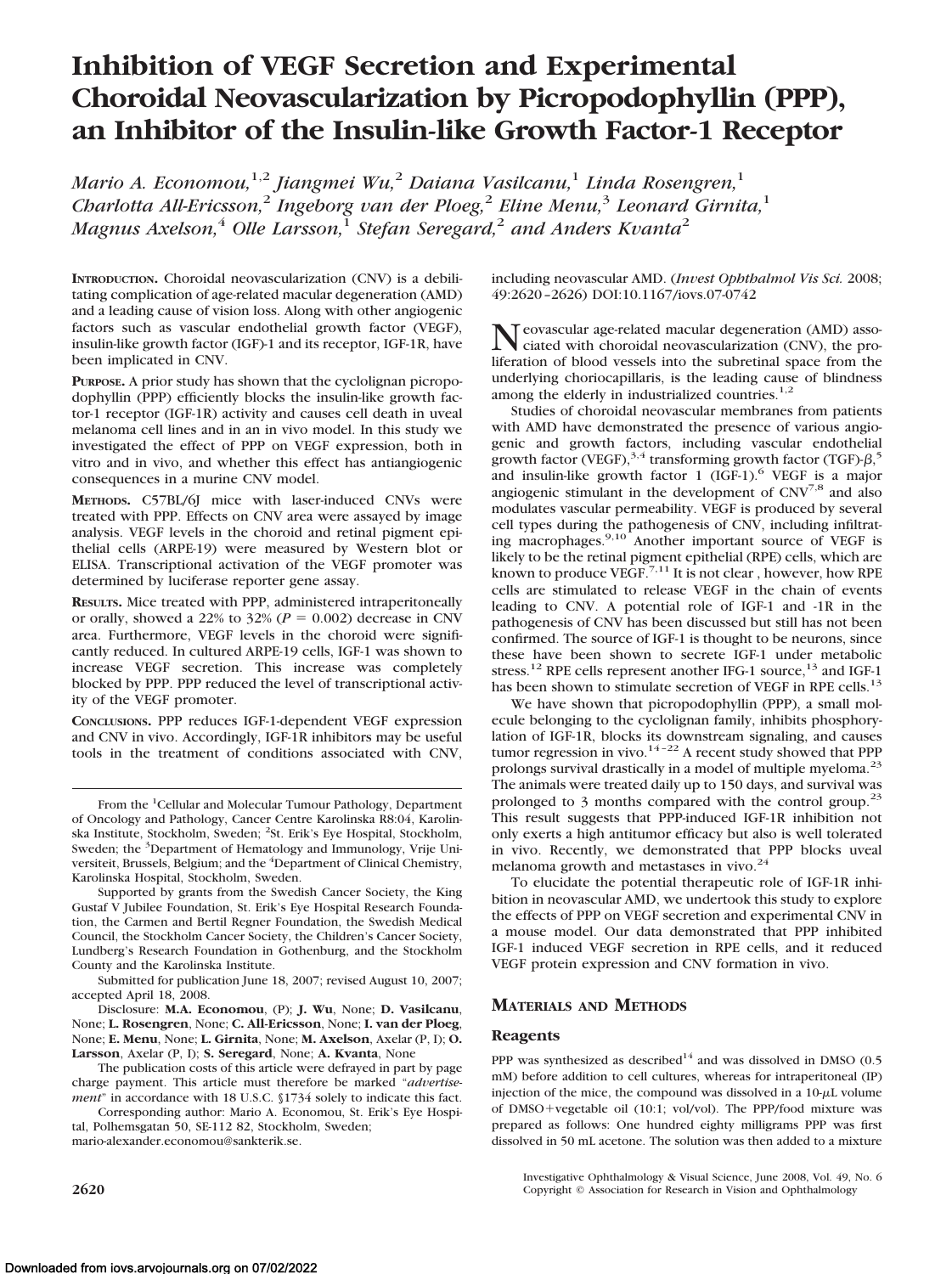of 500 g of food powder (Lactamin, Kimstad, Sweden) and acetone+sterile water (1:1) to make the food semiliquid. The final solution was then mixed thoroughly and dried overnight at 40°C. Mice eat approximately 5 g of food a day. The polyclonal antibody to the  $\beta$ subunit of the IGF-1R was from Cell Signaling Technology (Danvers, MA), whereas polyclonal antibodies to IGF-1(H-70), to VEGF (VG-1) and to GAPDH (FL-335) were from Santa Cruz Biotechnology, Inc. (Santa Cruz, CA).

#### **Animals**

Male C57BL/6 mice between 6 and10 weeks old were purchased from Charles River (Sulzfeld, Germany). The animals were given food and water ad libitum, and were maintained in pathogen-free, 12-hour light– dark conditions. For all procedures, anesthesia was achieved by subcutaneous injections of ketamine (10%; ratiopharm, Ulm, Germany)/ xylazine (2%, ratio 16:1; Bayer, Leverkusen, Germany) and the pupils were dilated with phenylephrine HCl (0.25%)–tropicamide (0.05%). All animal experiments followed the guidelines of the ARVO Statement for the Use of Animals in Ophthalmic and Vision Research and were approved by the Animal Care Committee of Karolinska Institute.

#### **Murine Model of Laser-Induced CNV**

To induce CNV, we induced ruptures of Bruch's membrane by krypton laser, as described previously.25 Laser photocoagulation (110 mW, 100 ms, 50  $\mu$ m; Argon, Coherent Novus 2000; Carl Zeiss Meditec, Oberkochen, Germany) was performed in the right eye of each animal on day 0. Each three laser spots were applied in a standardized fashion around the optic nerve with a slit lamp delivery system and a coverslip used as a contact lens. Formation of evaporation blebs at the site of laser exposure indicated the effective rupture of Bruch's membrane, and only burns in which a bubble was produced were included in the study.

#### **Pharmacologic Treatment of Mice with CNV**

Three different experiments were performed with pharmacologic treatment of PPP. In the first experiment, C57BL/6J the mice were divided into two treatment groups: group 1 received 20 mg/kg/12 h intraperitoneal injections of PPP in  $10 \mu$ L volume of DMSO+vegetable oil (10:1; vol/vol), and group 2 (control group) was treated with vehicle only. Twelve animals were treated in each group for a 2-week period. In the second experiment, each of the mice belonging to the treatment group were treated with a 5-mg PPP–food mixture per day for a 2-week period, and the mice in the control group were treated with 5 mg of normal food per day. In the third experiment, there were three different groups: Group 1 was composed of mice that received six laser spots around the optic nerve as described herein and then were treated for 2 weeks with 5 mg PPP–food mixture per day; group 2 included five mice that received six laser spots around the optic nerve and then were treated for 2 weeks with 5 mg of normal food per day; and group 3 consisted of five mice that had not received any laser spots and where fed with normal food.

#### **Labeling and Quantification of CNV**

The eyes were enucleated at the indicated times after krypton laser application and PPP or vehicle treatment and fixed in 4% paraformaldehyde for 30 minutes. The cornea and lens were removed, and then the entire retina was carefully removed. The RPE-choroid-sclera eyecups were rinsed in PBS, permeabilized in 0.1% Triton X-100, and blocked with 1% goat serum in PBS/Triton X-100. The eyecups were then incubated with 0.5% FITC isolectin B4 (lectin from *Griffonia simplicifolia*; Sigma-Aldrich, St. Louis, MO) overnight at 4°C, and the eyecups were flattened and mounted with antifade medium (Vectashield; Vector Laboratories, Burlingame, CA) with the sclera facing down and the choroid facing up. Flatmounts were examined with a fluorescence microscope (Axioskop 2; Carl Zeiss Meditec), and images were captured with a digital camera (Carl Zeiss Meditec) and further analyzed using the AxioVision LE software (Carl Zeiss Meditec). Each

lesion was manually measured in a masked fashion, and the total area of hyperfluorescence associated with each burn was recorded. The average CNV lesion area (in square micrometers) of each treated eye was treated as a single statistical point.

#### **Histomorphology of PPP-Treated and Control CNV Lesions**

In a separate experiment, we treated two groups of C57BL/6J mice, in which we induced experimental CNV in the right eye, as described earlier, with either 20 mg/kg/12 h IP of PPP or vehicle for 2 weeks. At the end of the experiment, the mice were killed, and the eyes were enucleated.

Formalin-fixed eyes were embedded in paraffin and serial sections  $(4 \mu m)$  thick) were cut throughout the entire extent of each laser burn and stained with hematoxylin-eosin. To evaluate the effect of PPP on CNV membranes, we examined hematoxylin-eosin–stained serial sections at  $200\times$  magnification with a light microscope (Axioscope; Carl Zeiss Meditec) and a digital color camera (Axiomat; Carl Zeiss Meditec), as previously described.<sup>26</sup>

# **Cell Culture and VEGF Protein Detection with ELISA**

Experiments were performed with ARPE-19 cells, a nontransformed human diploid RPE cell line that displays many differentiated properties typical of RPE in vivo. $27$  ARPE-19 cells were plated at subconfluence and maintained in culture at  $37^{\circ}$ C in 5% CO<sub>2</sub>. All ARPE-19 cultures were maintained at  $37^{\circ}$ C in  $5\%$  CO<sub>2</sub> in Dulbecco's modified Eagle's medium (DMEM)-nutrient mixture F12-10% fetal bovine serum.

Culture medium was changed to 1% FBS 12 hours before treatment. The cells were treated at subconfluence for 25 hours with PPP and/or IGF-I (100 ng/mL) for 24 hours. Conditioned medium was collected and the VEGF ELISA was performed according to the manufacturer's instructions (R&D Systems, Minneapolis, MN), except that the conditioned medium was not diluted. The amount of VEGF protein was correlated to total protein determined with the Bradford reagent (Sigma-Aldrich).

# **Western Blot Analysis in the Choroidal and RPE Layers**

IGF-1R, IGF-1, and VEGF protein expression was semiquantitatively evaluated by Western blot analysis of the choroidal and RPE layers from C57BL/6J mice divided into three groups: (1) mice that had no krypton laser applied (no laser group), (2) mice that had krypton laser applied and were treated with normal food (laser group), and (3) mice that had krypton laser applied and were treated with 5 mg PPP–food mixture per day (PPP-laser group). The treatment period was 2 weeks. Briefly, the vitreous and retina were removed, and the choroid and RPE layer were lyzed for 30 min on ice in buffer (1%NP-40, 0.5% deoxycholate, 1% SDS, 150 mM NaCl, 50 mM Tris–HCl [pH 8]) supplemented with a mixture of protease inhibitors (Sigma-Aldrich). The samples were cleared by centrifugation (14,000 rpm, 30 minutes, 4°C) and assessed for protein concentration (Bradford assay; Bio-Rad Laboratories, Munich, Germany). Twenty micrograms of protein per sample were electrophoresed in a 10% Tris-glycine gel (Novex; Invitrogen, Carlsbad, CA).

After electrophoresis, the proteins were transferred overnight to nitrocellulose membranes (GE Healthcare, Uppsala, Sweden) and then blocked for 1 hour at room temperature in a solution of 5% (wt/vol) skimmed milk powder and 0.02% (wt/vol) Tween 20 in PBS (pH 7.5). Incubation with the appropriate primary antibodies was performed for 1 hour at room temperature (VEGF and GAPDH) or overnight (IGF-1R) at 4°C and was followed by washes with PBS and incubation with either an HRP-labeled or a biotinylated secondary antibody (GE Healthcare) for 1 hour. After the biotinylated secondary antibody, incubation with streptavidin-labeled horseradish peroxidase was performed. The detection was made with chemiluminescence (either ECL, GE Health-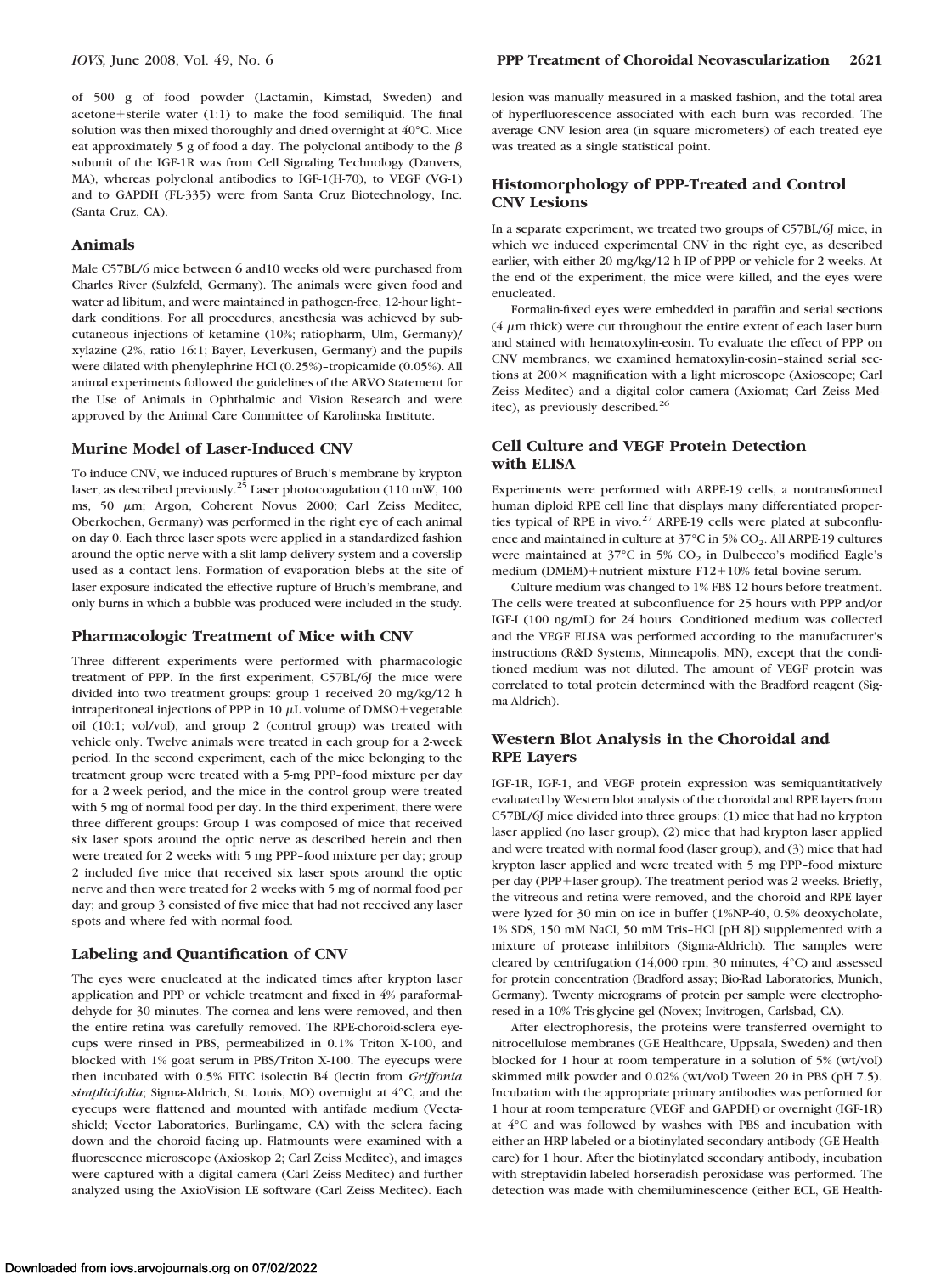care; or Supersignal West Pico; Pierce Biotechnology, Rockford, IL). The films were then scanned (Fluor-S; Bio-Rad).

IGF-1R, IGF-1, and VEGF protein expression levels from choroidal-RPE samples from C57BL/6J mice of all three groups were normalized to the corresponding expression of GAPDH control protein and expressed as arbitrary units. Three independent experiments were evaluated.

## **Transfection with VEGF Promoter-Driven Luciferase Construct**

The construct was a kind gift from Dieter Manne (Institute of Molecular Oncology, Tumor Biology Center, Freiburg, Germany), and its use is described elsewhere.<sup>28</sup> In brief, the cells were cultured in a 96-well fast-transfection plate (Kinovate Life Sciences, Oceanside, CA) and transfected with  $0.5 \mu$ g of DNA/10,000 cells per well, in a serum-free medium, according to the manufacturer's instructions. After 24 hours, the cells were stimulated with 100 ng/mL IGF-1, in the presence or absence of  $1 \mu M$  PPP for another 24 hours. To enable the levels of transcripts to be quantified, standard curves were generated using serial dilutions of ARPE-19 cells. Negative controls consisting of cells transfected with empty vector were included. All transfections were set up in triplicate. The firefly luciferase activities was measured using a luciferase assay system kit (Promega, Madison, WI) and correlated to cell number using an XTT cell survival assay (Roche Diagnostics, Mannheim, Germany), as previously described.<sup>29</sup>

#### **Statistical Analysis**

All results are expressed as the mean  $\pm$  SD. The results were compared by using analysis of variance (ANOVA) and Student's *t*-test.  $P \leq 0.05$ was considered statistically significant.

#### **RESULTS**

#### **Effect of PPP on Laser-Induced CNV**

After CNV induction with a krypton laser, PPP or vehicle (control) was administered either by IP or orally for 2 weeks. Each group consisted of 10 to 12 mice. We analyzed CNV lesion sizes on choroidal flatmount preparations. Both delivery of PPP IP (Fig. 1A) or orally (Fig. 1B) significantly inhibited the development of CNV compared with the control. Accordingly, measurements of all samples demonstrate that the sizes of the laser-induced CNVs in mice treated with intraperitoneal PPP was reduced by  $22\%$  ( $P = 0.002$ ; Fig. 1A). In mice treated with PPP orally, the CNV sizes were reduced by  $31.5\%$  ( $P = 0.002$ ; Fig. 1B).

Figures 2A–D show fluorescence microscopy of choroidal flatmounts after immunostaining with isolectin B4 to identify vessels. A representative flatmount from DMSOtreated mice (control) showed a large area of CNV (Fig. 2A). The CNV area from a PPP-treated mouse was smaller (Fig. 2B). Corresponding effects were seen in orally treated mice (Figs. 2C, 2D).

#### **Morphology of PPP-Treated CNV Lesions**

Histologic examination of CNV membranes after 14-day treatments (PPP or control) showed a domelike CNV complex emerging through the ruptured Bruch's membrane containing fibrovascular tissue with vascular endothelial cells and scattered RPE cells. No apparent damage to the neural retina was seen overlying the CNV complex (Figs. 2E–H). In the case of PPP treatment (Figs. 2F, 2H) a marked thinning of the CNV complex was observed compared to the control subjects (Figs. 2E, 2G). No statistical analysis was performed, since this method was considered less accurate compared with the flatmount technique.<sup>30</sup> Only representative pictures were taken from different mice of both groups, to show the structural



**FIGURE 1.** Effect of PPP on CNV in vivo. (**A**) CNVs were induced by laser. The mice were treated daily with DMSO (control) or PPP (20 mg/kg/12 h) by IP injection for 14 days. Each group involved 12 mice. CNV lesion sizes were measured by computerized image analysis. Control (DMSO) was considered to be a 100% CNV area. PPP reduced CNV lesion sizes significantly compared with control untreated animals  $(P = 0.002)$ . (**B**) The mice were treated daily with control food or PPP-containing food (5 mg PPP–food mixture per day) for 14 days. Each group involved 12 mice. Quantification of CNV lesion sizes was performed. Oral PPP significantly reduced CNV sizes compared with control untreated animals ( $P = 0.002$ ).

difference of the choroids and of the CNV in particular, after PPP treatment.

# **VEGF Secretion in RPE Cells**

The effect of IGF-1 on VEGF secretion by ARPE-19 cells was measured by by ELISA of the levels of VEGF in the medium. Serum-starved ARPE-19 cells were stimulated with IGF-1 for 24 hours. As shown, VEGF secretion was increased by 25% to 30% by IGF-1 (Fig. 3A). However, if the cells were co-incubated with PPP (1  $\mu$ M), the VEGF levels were almost normalized (*P* < 0.05)*.* These suppressive effects of PPP on IGF-1-induced VEGF expression are consistent with those obtained in multiple myeloma<sup>17</sup> and Kaposi's sarcoma<sup>31</sup> cells.

We also investigated whether PPP affects transcriptional activity of the VEGF promoter in RPE cells. Hence, we made use of a VEGF luciferase reporter gene construct. As shown, untreated RPE cells (control) exhibited a background luciferase activity (Fig. 3B). On treatment with IGF-1, the ¢hatn activity increased 2.5-fold, but when PPP  $(1 \mu M)$  was incubated along with IGF-1, the luciferase activity decreased by  $25\%$  ( $P =$ 0.000009), as related to the control (Fig. 3B).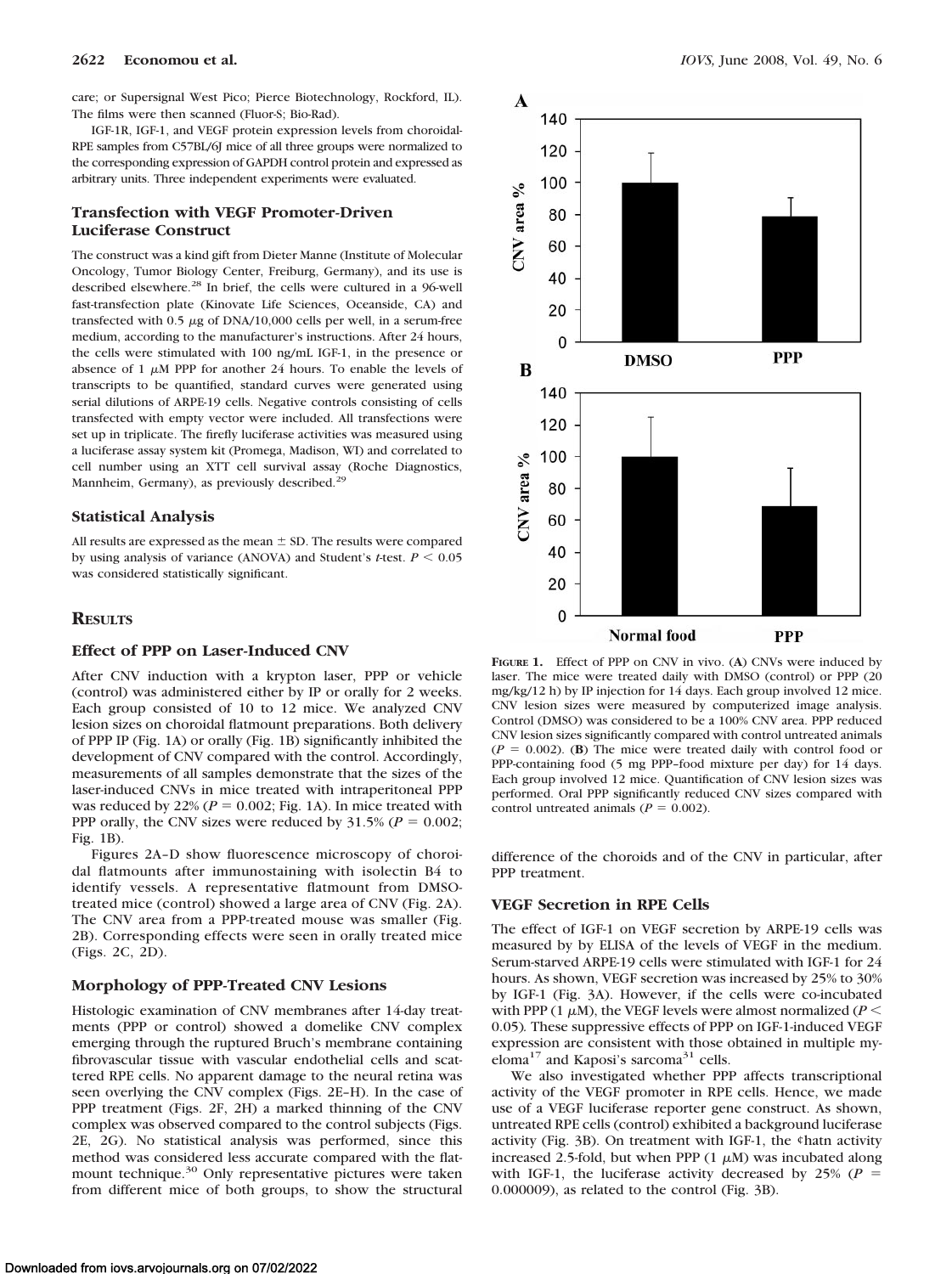

**FIGURE 2.** PPP suppressed the development of CNV lesions at sites of laser-induced rupture of Bruch's membrane, according to histology of CNVs after PPP treatment. Choroidal flatmounts were examined by fluorescence microscopy after immunostaining with isolectin B4 to identify vessels. Images of animals treated with DMSO (control) (**A**) compared with animals treated with 20 mg/ kg/12 h IP of PPP (**B**) as well as animals treated with control food (**C**) and PPP-containing food (**D**) are shown. Hematoxylin-eosin–stained serial sections of choroids. Magnification, 20. In the control group (**E**), light microscopy at 14 days after krypton laser coagulation showed a domelike CNV complex that emerges through the ruptured Bruch's membrane and scattered RPE layer. After PPP treatment with 20 mg/kg/12 h IP (**F**), a marked thinning and fibrosis of the CNV complex was seen without apparent damage to the overlying neural retina. Similar differences in thickness of the CNV complex are seen in control group (**G**) and PPP group (**H**) in the peroral experiment.

# **VEGF Expression in the Choroidal and RPE Layers**

In a separate in vivo experiment, in which q5 mice were fed with control food or food containing PPP, RPE–choroid–sclera eyecups from each mice were subjected to analysis of VEGF expression by Western blot analysis. VEGF protein expression, normalized to the GAPDH expression, in the PPP-laser group was significantly decreased compared with the laser group (*P*  $= 0.005$ ) but also compared with the no-laser group ( $P = 0.02$ ; Figs. 4A, 4B). VEGF protein expression was increased after laser injury (laser group) compared with that in the no-laser group, although the difference was not statistically significant  $(P = 0.06;$  Fig. 4C).

In the same experiment, we observed a statistically significant decrease in the levels of IGF-1R expression in the PPP-laser group, compared with that in the no-laser group (*P*  $= 0.02$ ; Figs. 4A, 4B). In addition, we did not observe any significant change in the expression of IGF-1, as a result of the PPP treatment compared with the no-laser or laser groups.

#### **DISCUSSION**

To our knowledge, the present study is the first to reveal that an inhibitor of the IGF-1R downregulates the VEGF expression and CNV in vivo. In particular, we observed that the systemic treatment, either intraperitoneal or oral, with the IGF-1R inhib-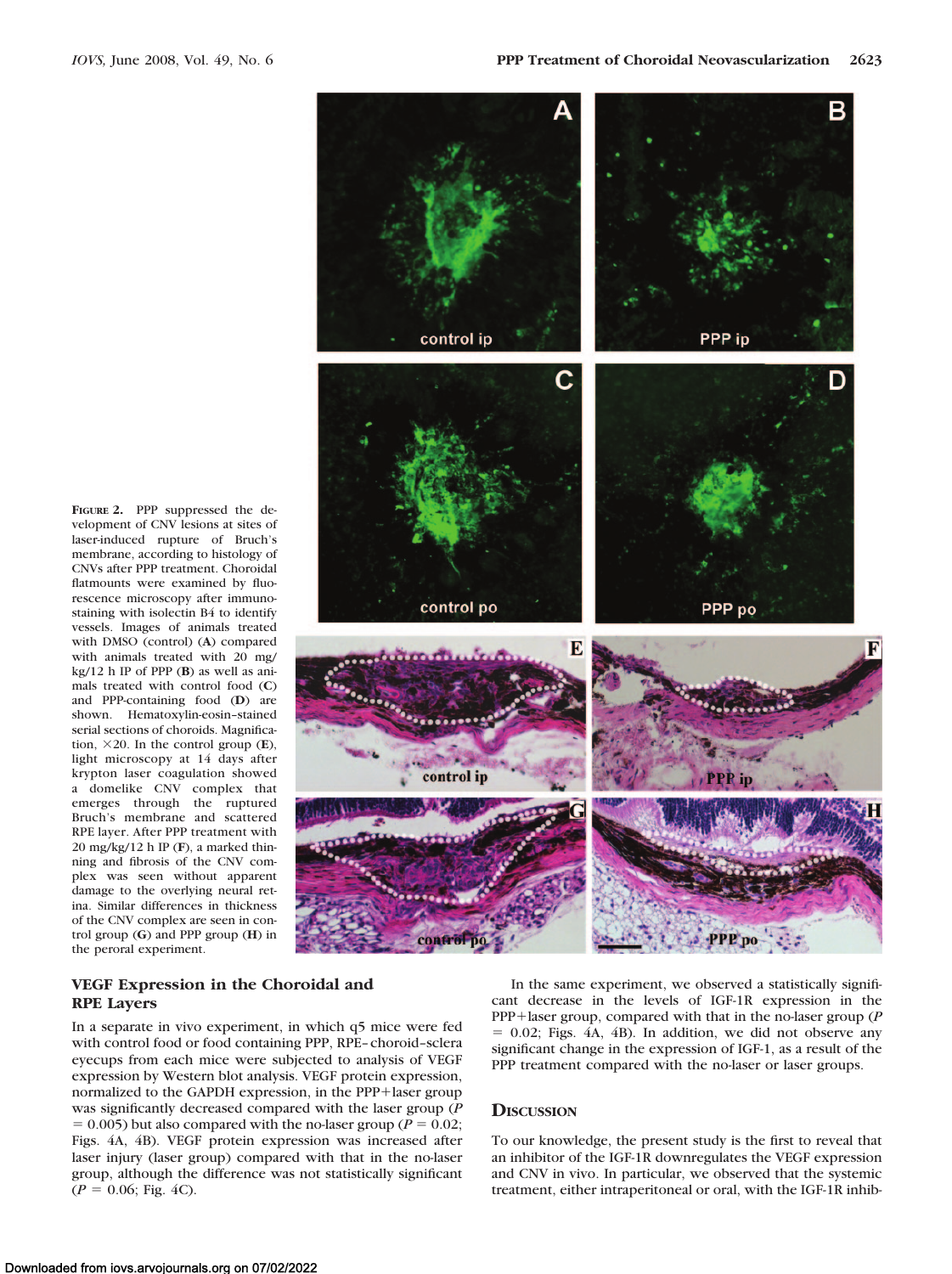

**FIGURE 3.** Effect of PPP on VEGF secretion and transcription in ARPE-19 cells. (**A**) Serum-depleted ARPE-19 cells remained untreated or were treated with IGF-1 (100 ng/mL), with or without 1  $\mu$ M PPP for 24 hours. The media were collected for ELISA of VEGF. The concentration of VEGF was normalized to protein content of the cells. The mean  $\pm$ SD of results of triplicates are shown. PPP reduced IGF-1-induced VEGF secretion significantly ( $P < 0.05$ ). (**B**) The VEGF reporter gene construct was transfected into ARPE-19 cells. The cells were treated as described in (**A**), and luciferase activity was assayed. Luciferase activity was normalized to cell number as measured by XTT assay. The mean  $\pm$ SDs of luciferase activity of six different experiments are shown as relative values (100% represents IGF-stimulated condition). PPP decreased IGF-1-induced VEGF transcription significantly  $(P = 0.000009)$ .

itor PPP caused an approximate 30% suppression of laserinduced CNV in C57BL/6J mice. Our results are consistent with those of Slomiany et al., $^{13}$  showing that IGF-1 induces secretion of VEGF in RPE cells (ARPE-19). In addition, we demonstrated that the IGF-1-induced VEGF production was blocked by PPP. Of note, the levels of laser-induced VEGF in the choroidal-RPE layers of PPP-treated mice were also decreased.

It is has been known that IGF-1 participates in ocular neovascularization.<sup>32</sup> Furthermore, it has been demonstrated in vitro that IGF-1 stimulates the proliferation of choroidal endothelial cells.<sup>33</sup> IGF-1 has also been shown to be involved in the degradation of basement membranes and proteolysis of extracellular matrix and migration.34 Intravitreous injection of IGF-1 produces preretinal neovascularization in rabbits $32$  and generates microangiopathy resembling diabetic microangiopathy in pigs.35 IGF-1 also increases RPE cell migration and proliferation in vitro.<sup>36</sup> Furthermore, IGF-1 induces upregulation of VEGF mRNA expression in fibroblasts, $37$  which in turn stimulates endothelial cell proliferation.<sup>38</sup> Antagonism of IGF-1R with JB3, a long-acting IGF-1R peptide antagonist, suppresses retinal neovascularization by reducing the retinal endothelial cell response to VEGF. $37$  All these results suggest that IGF-1 signaling has a permissive role in VEGF-induced neovascularization. Therefore, expression of IGF-1R and -1 in both endothelial and RPE cells in CNV implies a role for this growth factor and its receptor in the pathogenesis of neovascular AMD. Both cell types also appear to be important in this process.<sup>39</sup>

Inhibition of IGF-1R activity with PPP may directly target the neovascularization process, through decreasing the endogenous angiogenic effect of IGF-1R signaling, and indirectly via attenuation of VEGF. Another possible mechanism behind the antiangiogenic effect of PPP may be associated with matrix metalloproteinase (MMP)-2. It is known that MMPs increase the bioavailability of VEGF<sup>40</sup> and that MMP-2 plays an important role in promoting CNV in vivo. $26,41$  MMP-2 and -9 were detected in surgically excised CNV membranes of patients with exudative AMD.<sup>42</sup> IGF-1R has been shown to affect biosynthesis and activation of MMPs.<sup>43</sup> In a recent study, we observed that both the IGF-1-induced activation and expression of MMP-2 are repressed by PPP in a dose-dependant manner in cultured uveal melanoma cells.<sup>24,44</sup> Furthermore, MMP-2 expression was downregulated by PPP in uveal melanoma xenografts in vivo.<sup>24</sup>

We also observed a significant decrease in the levels of IGF-1R expression in choroidal tissues of PPP-treated mice.



IGF-1R expression in RPE/choroidal layer of control and PPP-treated mice, exposed and nonexposed to krypton laser photocoagulation. Western blot data with obtained from three different experiments ( $n = 5$  mice for each group). (**B**) VEGF protein expression, normalized to the GAPDH expression, in the PPP-laser group was significantly decreased compared with the laser group,  $P = 0.005$  and  $P = 0.02$ , respectively. Also the levels of VEGF protein expression were increased after laser injury (laser group) compared with the no-laser group, although the difference was not statistically significant  $(P = 0.06)$ . (C) In the same experiment, the levels of IGF-1R expression in the PPP-laser group compared with both the laser (not significant) and the no-laser group,  $(P = 0.02)$ were determined.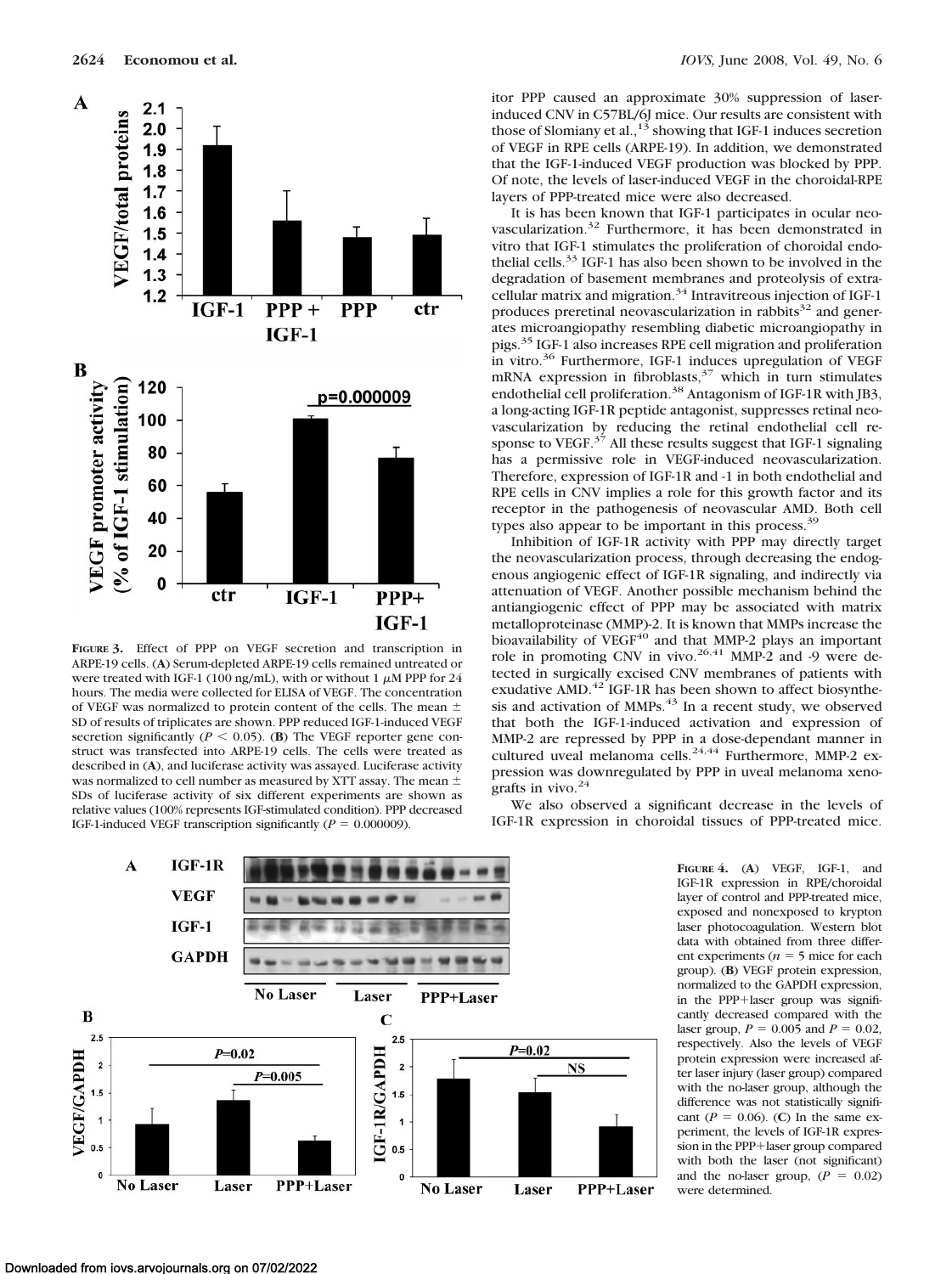This effect is consistent with that in tumor cells and tumor xenografts.24 We did not detect a significant effect of PPP on the expression of IGF-1. That result was predictable, because PPP is a specific inhibitor of the receptor and does not target the ligand.

In vivo the inhibitory effect of systemically administered PPP on CNV area in vivo was limited to 30%. However, it is reasonable to expect that stronger effects of PPP can be achieved if the substance is administered intravitreously, since it does not have to pass the blood–retina barrier under such conditions. Such experiments are presently being planned. In contrast, system administration of PPP could still be a clinical option if considered in a combination therapy regimen.

Currently, all antiangiogenic agents used for AMD are applied intravitreously because of the risk of side effects (e.g.,  $\frac{1}{2}$ ) hypertension and stroke) when administered systemically.<sup>4</sup> Current anti-VEGF treatment regimens for neovascular AMD require multiple intravitreous injections each year. Therefore, it is a good rationale for identifying new antiangiogenic agents with either less invasive routes of administration or with a longer half-life or preferably both. Also, the current treatment options only have limited anti-angiogenic effects (and mainly targets vascular leakage) and do not eradicate the CNV lesion. Use of oral administration, as reported herein, could be an alternative strategy to combat the neovascular form of AMD, perhaps in conjunction with current treatments.

In summary, in the current study, PPP suppressed VEGF levels both in vitro and in the choroids in vivo and significantly reduced CNV. Although additional studies are necessary to explore the potential therapeutic role of PPP further, our current data suggest the potential for IGF-1R inhibitors in CNV treatment.

#### *Acknowledgments*

The authors thank Monica Aronsson for technical assistance.

#### *References*

- 1. Ambati J, Ambati BK, Yoo SH, Ianchulev S, Adamis AP. Age-related macular degeneration: etiology, pathogenesis, and therapeutic strategies. *Surv Ophthalmol*. 2003;48:257–293.
- 2. Fine SL. Age-related macular degeneration 1969 –2004: a 35-year personal perspective. *Am J Ophthalmol*. 2005;139:405– 420.
- 3. Kvanta A, Algvere PV, Berglin L, Seregard S. Subfoveal fibrovascular membranes in age-related macular degeneration express vascular endothelial growth factor. *Invest Ophthalmol Vis Sci*. 1996;37: 1929 –1934.
- 4. Lopez PF, Sippy BD, Lambert HM, Thach AB, Hinton DR. Transdifferentiated retinal pigment epithelial cells are immunoreactive for vascular endothelial growth factor in surgically excised age-related macular degeneration-related choroidal neovascular membranes. *Invest Ophthalmol Vis Sci*. 1996;37:855– 868.
- 5. Kliffen M, Sharma HS, Mooy CM, Kerkvliet S, de Jong PT. Increased expression of angiogenic growth factors in age-related maculopathy. *Br J Ophthalmol*. 1997;81:154 –162.
- 6. Lambooij AC, van Wely KH, Lindenbergh-Kortleve DJ, Kuijpers RW, Kliffen M, Mooy CM. Insulin-like growth factor-I and its receptor in neovascular age-related macular degeneration. *Invest Ophthalmol Vis Sci*. 2003;44:2192–2198.
- 7. Witmer AN, Vrensen GF, Van Noorden CJ, Schlingemann RO. Vascular endothelial growth factors and angiogenesis in eye disease. *Prog Retin Eye Res*. 2003;22:1–29.
- 8. Campochiaro PA. Retinal and choroidal neovascularization. *J Cell Physiol*. 2000;184:301–310.
- 9. Sakurai E, Anand A, Ambati BK, van Rooijen N, Ambati J. Macrophage depletion inhibits experimental choroidal neovascularization. *Invest Ophthalmol Vis Sci*. 2003;44:3578 –3585.
- 10. Tsutsumi C, Sonoda KH, Egashira K, et al. The critical role of ocular-infiltrating macrophages in the development of choroidal neovascularization. *J Leukoc Biol*. 2003;74:25–32.
- 11. Adamis AP, Shima DT, Yeo KT, et al. Synthesis and secretion of vascular permeability factor/vascular endothelial growth factor by human retinal pigment epithelial cells. *Biochem Biophys Res Commun*. 1993;193:631– 638.
- 12. Guan J, Bennet L, Gluckman PD, Gunn AJ. Insulin-like growth factor-1 and post-ischemic brain injury. *Prog Neurobiol*. 2003;70: 443– 462.
- 13. Slomiany MG, Rosenzweig SA. Autocrine effects of IGF-I-induced VEGF and IGFBP-3 secretion in retinal pigment epithelial cell line ARPE-19. *Am J Physiol*. 2004;287:C746 –C753.
- 14. Girnita A, Girnita L, del Prete F, Bartolazzi A, Larsson O, Axelson M. Cyclolignans as inhibitors of the insulin-like growth factor-1 receptor and malignant cell growth. *Cancer Res*. 2004;64:236 –242.
- 15. Vasilcanu D, Girnita A, Girnita L, Vasilcanu R, Axelson M, Larsson O. The cyclolignan PPP induces activation loop-specific inhibition of tyrosine phosphorylation of the insulin-like growth factor-1 receptor: link to the phosphatidyl inositol-3 kinase/Akt apoptotic pathway. *Oncogene*. 2004;23:7854 –7862.
- 16. Ulfarsson E, Karstrom A, Yin S, et al. Expression and growth dependency of the insulin-like growth factor I receptor in craniopharyngioma cells: a novel therapeutic approach. *Clin Cancer Res*. 2005;11:4674 – 4680.
- 17. Menu E, Jernberg-Wiklund H, Stromberg T, et al. Inhibiting the IGF-1 receptor tyrosine kinase with the cyclolignan PPP: an in vitro and in vivo study in the 5T33MM mouse model. *Blood*. 2006;107: 655– 660.
- 18. Rosengren L, Vasilcanu D, Vasilcanu R, et al. IGF-1R tyrosine kinase expression and dependency in clones of IGF-1R knockout cells (R). *Biochem Biophys Res Commun*. 2006;347:1059 –1066.
- 19. Stromberg T, Ekman S, Girnita L, et al. IGF-1 receptor tyrosine kinase inhibition by the cyclolignan PPP induces G2/M-phase accumulation and apoptosis in multiple myeloma cells. *Blood*. 2006; 107:669 – 678.
- 20. Vasilcanu D, Weng WH, Girnita A, et al. The insulin-like growth factor-1 receptor inhibitor PPP produces only very limited resistance in tumor cells exposed to long-term selection. *Oncogene*. 2006;25:3186 –3195.
- 21. Larsson O, Girnita A, Girnita L. Role of insulin-like growth factor 1 receptor signalling in cancer. *Br J Cancer.* 2007;96(suppl):R2–R6.
- 22. Girnita L, Shenoy SK, Sehat B, et al. Beta-arrestin and Mdm2 mediate IGF-1 receptor-stimulated ERK activation and cell cycle progression. *J Biol Chem*. 2007;282:11329 –11338.
- 23. Menu E, Jernberg-Wiklund H, De Raeve H, et al. Targeting the IGF-1R using picropodophyllin in the therapeutical 5T2MM mouse model of multiple myeloma: beneficial effects on tumor growth, angiogenesis, bone disease and survival. *Int J Cancer.* 2007;121: 1857–1861.
- 24. Sica DA. Angiogenesis inhibitors and hypertension: an emerging issue. *J Clin Oncol*. 2006;24:1329 –1331.
- 25. Mori K, Ando A, Gehlbach P, et al. Inhibition of choroidal neovascularization by intravenous injection of adenoviral vectors expressing secretable endostatin. *Am J Pathol*. 2001;159:313–320.
- 26. Berglin L, Sarman S, van der Ploeg I, et al. Reduced choroidal neovascular membrane formation in matrix metalloproteinase-2 deficient mice. *Invest Ophthalmol Vis Sci*. 2003;44:403– 408.
- 27. Dunn KC, Aotaki-Keen AE, Putkey FR, Hjelmeland LM. ARPE-19, a human retinal pigment epithelial cell line with differentiated properties. *Exp Eye Res*. 1996;62:155–169.
- 28. Finkenzeller G, Technau A, Marme D. Hypoxia-induced transcription of the vascular endothelial growth factor gene is independent of functional AP-1 transcription factor. *Biochem Biophys Res Commun*. 1995;208:432– 439.
- 29. Girnita L, Girnita A, Larsson O. Mdm2-dependent ubiquitination and degradation of the insulin-like growth factor 1 receptor. *Proc Natl Acad Sci USA*. 2003;100:8247– 8252.
- 30. Campos M, Amaral J, Becerra SP, Fariss RN. A novel imaging technique for experimental choroidal neovascularization. *Invest Ophthalmol Vis Sci*. 2006;47:5163–5170.
- 31. Catrina SB, Botusan IR, Rantanen A, et al. Hypoxia-inducible factor-1alpha and hypoxia-inducible factor-2alpha are expressed in Kaposi sarcoma and modulated by insulin-like growth factor-I. *Clin Cancer Res*. 2006;12:4506 – 4514.